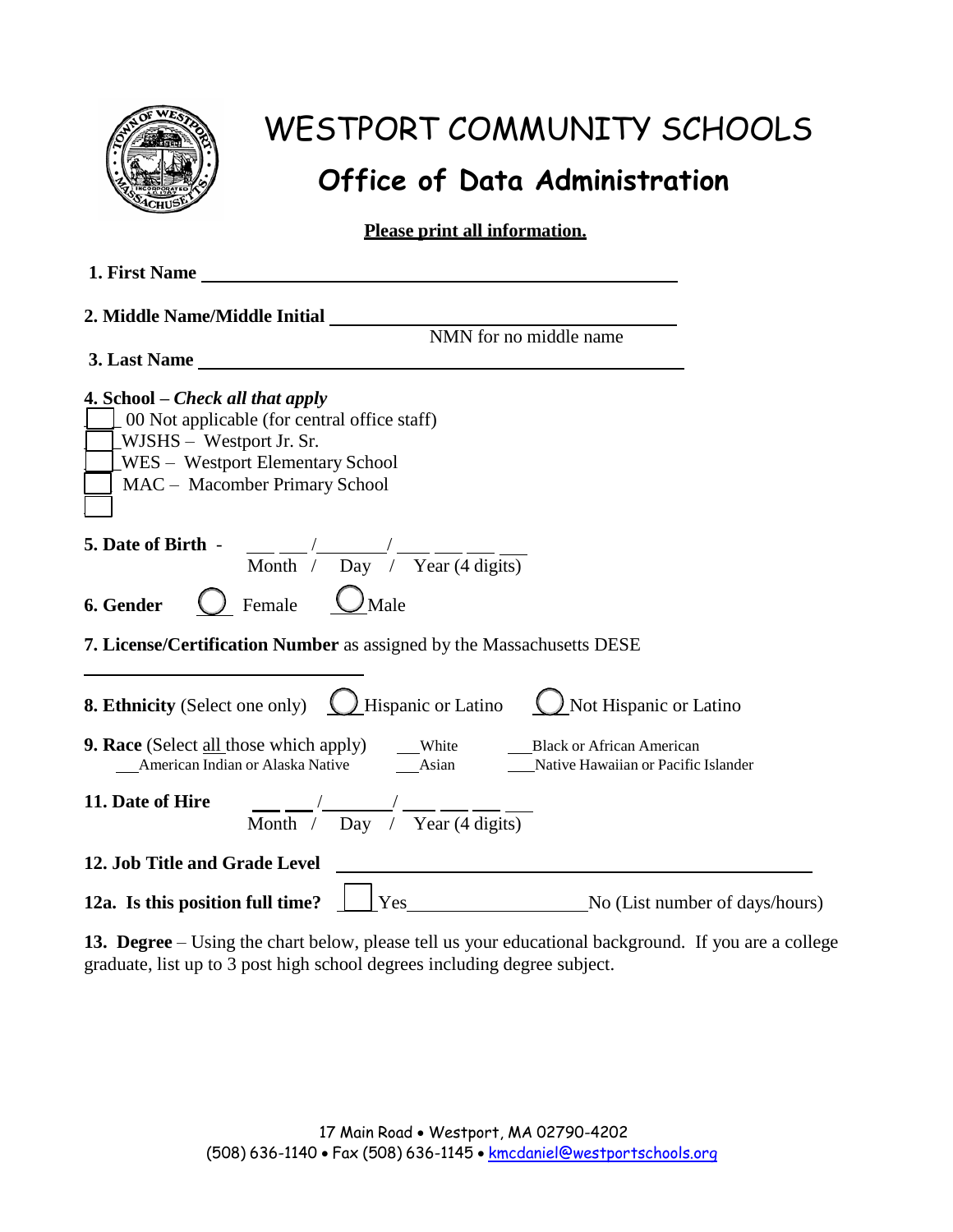

## **Office of Data Administration**

#### **Degree Type:**

| 000 | Not Applicable:                                                                        |  |
|-----|----------------------------------------------------------------------------------------|--|
| 001 | Bachelor's (Baccalaureate) degree (e.g., B.A., A.B., B.S.)                             |  |
| 002 | Specialist's degree (e.g., Ed.S.)                                                      |  |
| 003 | Master's degree (e.g., M.A., M.S., M.Eng., M.Ed., M.S.W., M.B.A., M.L.S.)              |  |
| 004 | Doctoral (Doctors) degree (e.g., Ph.D., Ed.D.)                                         |  |
| 005 | First-professional degree other than JD (e.g., D.C. or D.C.M., D.D.S. or D.M.D., M.D., |  |
|     | O.D., D.O., D.Phar., Pod.D. or D.P.M., D.V.M., L.L.B.or M.Div., M.H.L., B.D., or       |  |
|     | Ordination)                                                                            |  |
| 006 | Juris Doctor (J.D.)                                                                    |  |
| 007 | Associate's degree                                                                     |  |
| 008 | Some college but no degree                                                             |  |
| 009 | Post high school formal award, certificate or diploma (more than or equal to one year) |  |
| 010 | Post high school formal award, certificate or diploma (less than one year)             |  |
| 011 | Post high school graduate (Grade 13)                                                   |  |
| 012 | High school graduate--high school diploma or equivalent                                |  |
| 013 | No high school diploma                                                                 |  |
| 014 | Certificate of Advanced Graduate Study (C.A.G.S.)                                      |  |

13a. If you do not have a college degree, please use the codes above to best describe your education.

| 13b. College Degree Number 1         |  |
|--------------------------------------|--|
| Type of Degree (from the list above) |  |
| Name of College or University        |  |
| Degree Subject                       |  |
| 13c. College Degree Number 2         |  |
| Type of Degree (from the list above) |  |
|                                      |  |
| Name of College or University        |  |
|                                      |  |
| 13d. College Degree Number 3         |  |
| Type of Degree (from the list above) |  |
| Name of College or University        |  |
| Degree Subject                       |  |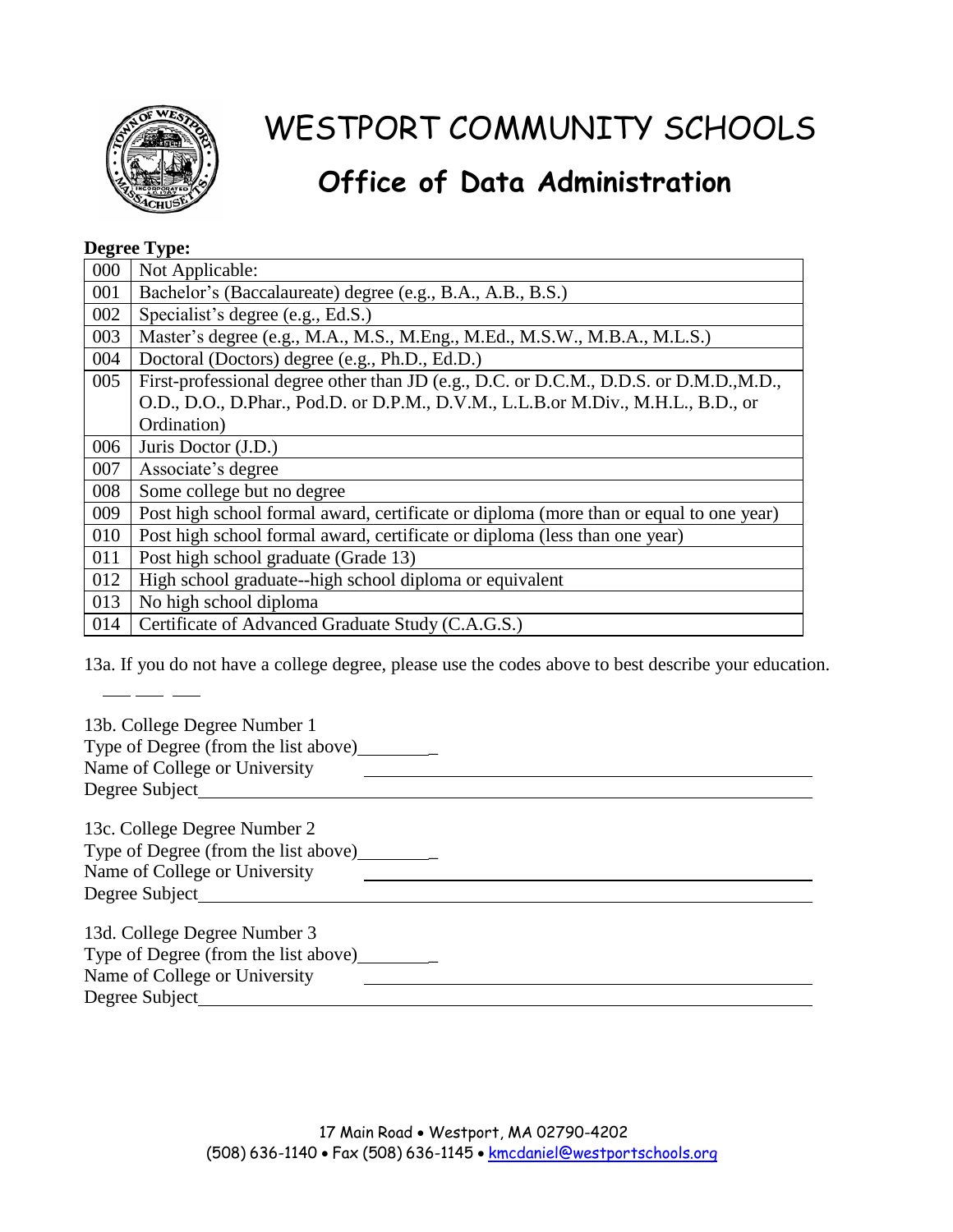

# WESTPORT COMMUNITY SCHOOLS **Office of Data Administration**

**Teachers:** Please complete the questionnaire below, and then answer **Questions 14 and 15.**

#### **Highly Qualified Status Questionnaire**

**A. Do you teach one of the following subjects? (Special Education teachers: If you are the sole person responsible for delivering any of the curriculum listed below, please consider yourself a subject area teacher):**

English, Reading/language arts, Math, Science, Foreign Languages, Civics and Government, Economics the Arts (Art/Visual Art, Dance, Theater, and Music), History, Geography

*Important: Early childhood, preschool and kindergarten teachers are considered to be elementary teachers and, therefore, must meet the Highly Qualified requirements. Please note that you must be "Highly Qualified" in each subject that you teach.*

**Yes**. Please continue.

**No**. Please stop here. You are not required to be Highly Qualified. There is no need to answer further questions. Please sign the end of the form.

#### **B. Do you have a Massachusetts teaching license?**

**Yes**. Please continue.

**No**. Please stop here as you are not considered Highly Qualified. Please proceed to Question 14.

**C. Is your teaching certification issued by waiver?** (In other words, your certification is not a full certification at either the initial, preliminary or professional level).

**Yes**. Please stop here as you are not considered Highly Qualified. Please proceed to Question 14. **No**. Please continue.

#### **D. Do you have at least a Bachelor's Degree and have passed the Massachusetts Teacher Test for all subject areas that you are teaching?**

**Yes**. Please stop here. You are Highly Qualified. Please proceed to Question 14. **No**. Please continue.

#### **E. Do you possess an academic major in the subjects(s) that you are currently teaching? For example, a BA in English and you are teaching English.**

**Yes**. Please stop here. You are Highly Qualified. Please proceed to Question 14. **No**. Please continue.

#### **F. Do you possess a graduate degree in the subject(s) that you are currently teaching? For example, a Master's Degree in History and you are a history teacher.**

**Yes**. Please stop here. You are Highly Qualified. Please proceed to Question 14. **No**. Please continue.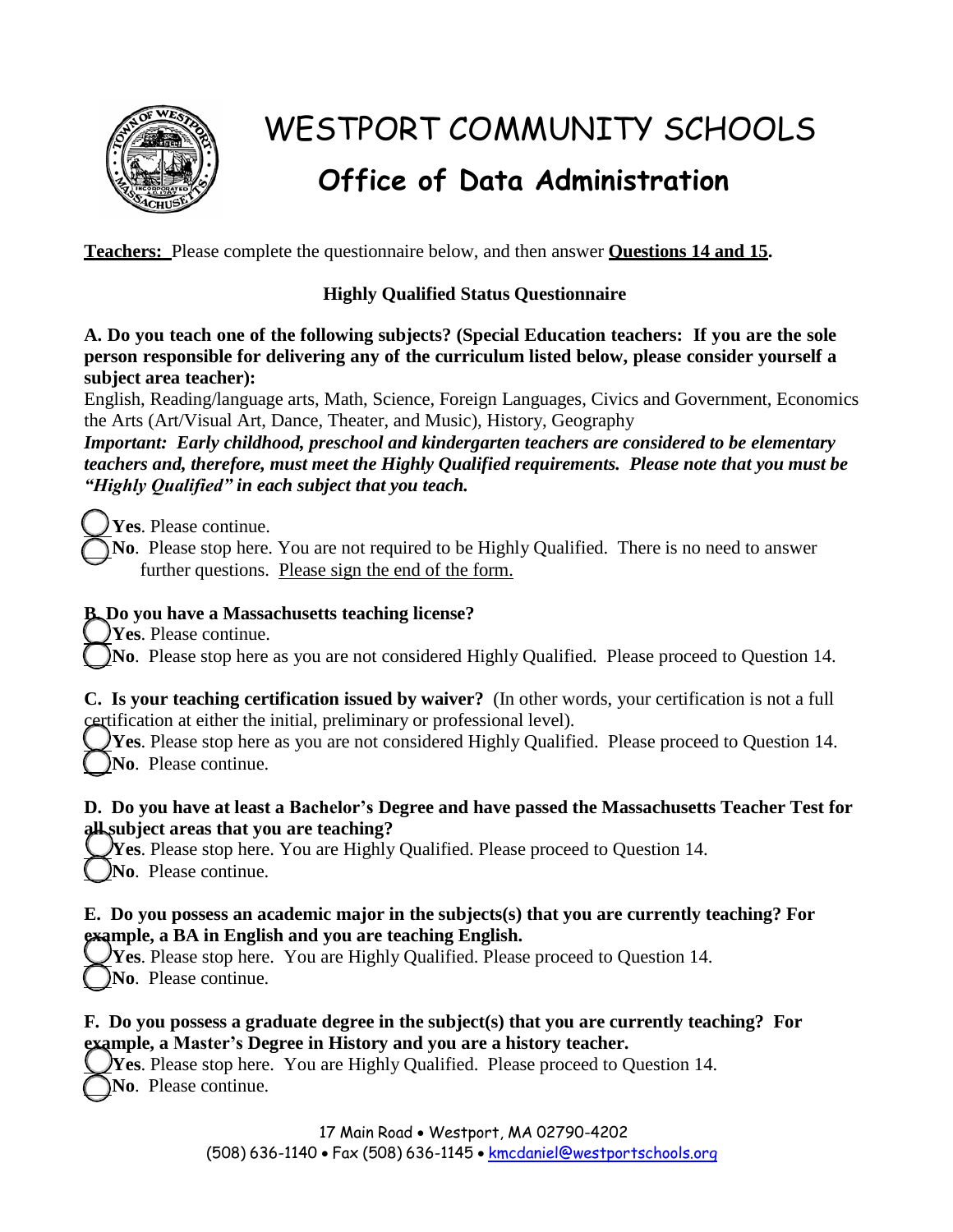

## **Office of Data Administration**

#### **G. Have you completed coursework, which would be considered equivalent to an undergraduate major in the subject(s) that you are currently teaching?**

**Yes**. Please stop here. You may be Highly Qualified. Your coursework will be reviewed. Please proceed to Question 14.

**No**. Please continue.

#### **H. Have you received National Board or American Board certification in the subject(s) that you are currently teaching?**

Y**es**. Please stop here. You are Highly Qualified. Please proceed to Question 14. **No**. Please continue

#### **I. Have you previously developed a HOUSSE (High Objective Uniform State Standard of Evaluation) plan? This form looks very similar to the IPDP (Individual Professional Development Plan) that you may have developed to recertify your professional license.**

**Yes**. Please continue.

**No**. Please stop here. You may not be considered Highly Qualified. Please proceed to Question 14.

**J. If you did develop a HOUSSE plan, did you complete 120 of the PDP's by October 2, 2006? Yes**. Please turn in a copy of your HOUSSE plan. You are likely to be Highly Qualified. Please proceed to Question 14.

**No**. Please stop here. You may not be considered Highly Qualified. Someone will contact you to follow up on this question. Please proceed to Question 14.

**14. Highly Qualified Teacher Status** - Now that you have completed the questionnaire, please indicate your status.

#### **Are you considered Highly Qualified?**

 $00 = Not$  Applicable  $01 = Yes$  $02 = No$